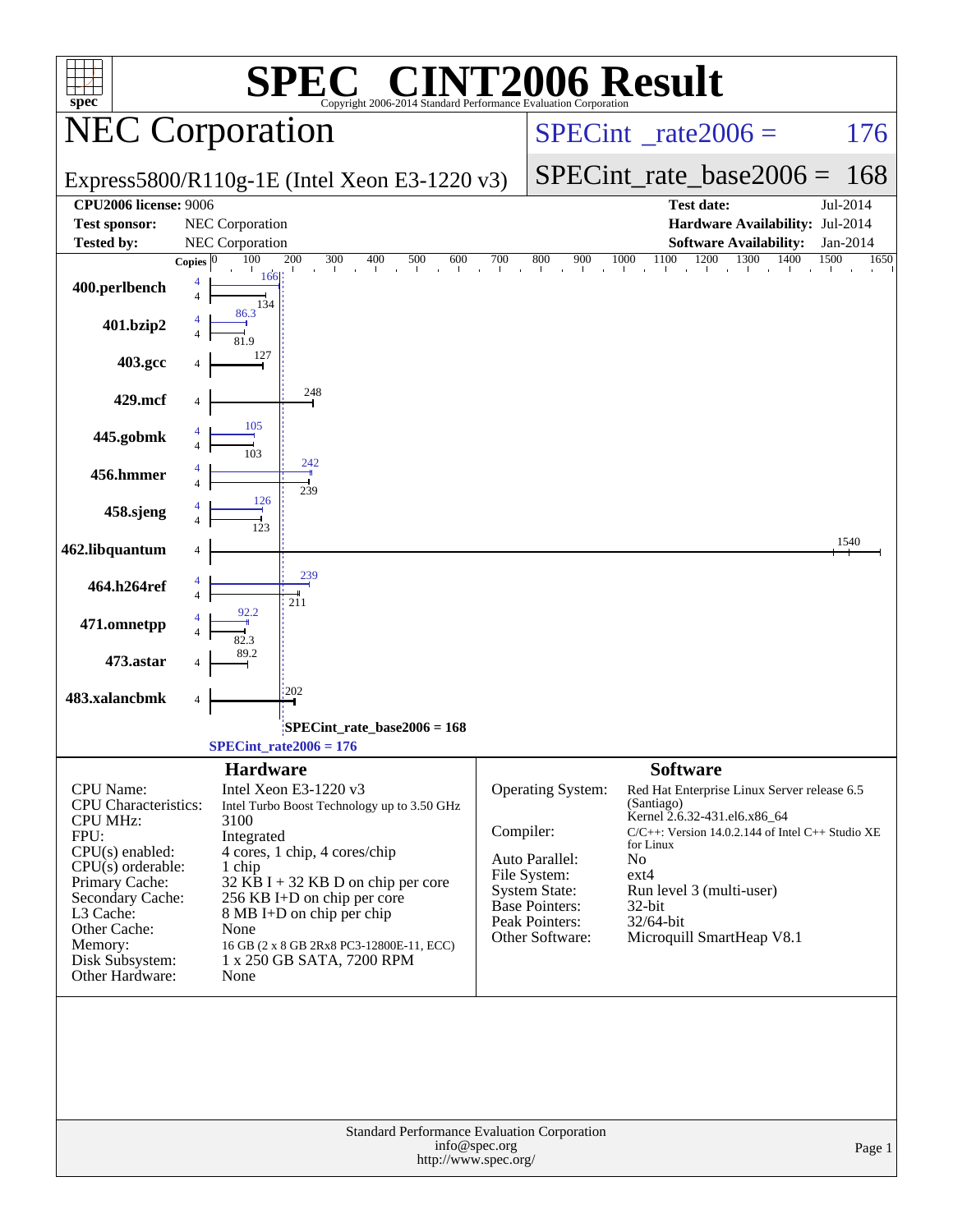

# **[SPEC CINT2006 Result](http://www.spec.org/auto/cpu2006/Docs/result-fields.html#SPECCINT2006Result)**

# NEC Corporation

SPECint rate $2006 = 176$ 

Express5800/R110g-1E (Intel Xeon E3-1220 v3)

[SPECint\\_rate\\_base2006 =](http://www.spec.org/auto/cpu2006/Docs/result-fields.html#SPECintratebase2006) 168

**[CPU2006 license:](http://www.spec.org/auto/cpu2006/Docs/result-fields.html#CPU2006license)** 9006 **[Test date:](http://www.spec.org/auto/cpu2006/Docs/result-fields.html#Testdate)** Jul-2014

**[Test sponsor:](http://www.spec.org/auto/cpu2006/Docs/result-fields.html#Testsponsor)** NEC Corporation **[Hardware Availability:](http://www.spec.org/auto/cpu2006/Docs/result-fields.html#HardwareAvailability)** Jul-2014 **[Tested by:](http://www.spec.org/auto/cpu2006/Docs/result-fields.html#Testedby)** NEC Corporation **[Software Availability:](http://www.spec.org/auto/cpu2006/Docs/result-fields.html#SoftwareAvailability)** Jan-2014

#### **[Results Table](http://www.spec.org/auto/cpu2006/Docs/result-fields.html#ResultsTable)**

|                                                                                                          | <b>Base</b>   |                |       |                |       |                | <b>Peak</b> |                |                |              |                |              |                |              |
|----------------------------------------------------------------------------------------------------------|---------------|----------------|-------|----------------|-------|----------------|-------------|----------------|----------------|--------------|----------------|--------------|----------------|--------------|
| <b>Benchmark</b>                                                                                         | <b>Copies</b> | <b>Seconds</b> | Ratio | <b>Seconds</b> | Ratio | <b>Seconds</b> | Ratio       | <b>Copies</b>  | <b>Seconds</b> | <b>Ratio</b> | <b>Seconds</b> | <b>Ratio</b> | <b>Seconds</b> | <b>Ratio</b> |
| 400.perlbench                                                                                            |               | 291            | 134   | 292            | 134   | 292            | 134         |                | 236            | <b>166</b>   | 235            | 166          | 236            | 166          |
| 401.bzip2                                                                                                |               | 471            | 82.0  | 476            | 81.2  | 471            | 81.9        |                | 447            | 86.3         | 449            | 86.0         | 442            | 87.3         |
| $403.\mathrm{gcc}$                                                                                       |               | 254            | 127   | 255            | 126   | 252            | 128         | $\overline{4}$ | 254            | <u>127</u>   | 255            | 126          | 252            | 128          |
| $429$ .mcf                                                                                               |               | 147            | 248   | 146            | 249   | 147            | 248         | 4              | 147            | 248          | 146            | 249          | 147            | 248          |
| $445$ .gobm $k$                                                                                          |               | 406            | 103   | 405            | 104   | 406            | 103         | $\overline{4}$ | 400            | 105          | 399            | 105          | 400            | 105          |
| 456.hmmer                                                                                                |               | 156            | 239   | 156            | 239   | 158            | 237         |                | 154            | 242          | 155            | 241          | 153            | 244          |
| $458$ .sjeng                                                                                             |               | 394            | 123   | 394            | 123   | 395            | 122         | 4              | 385            | 126          | 384            | 126          | 384            | 126          |
| 462.libquantum                                                                                           |               | 51.2           | 1620  | 53.7           | 1540  | 55.0           | 1510        | 4              | 51.2           | 1620         | 53.7           | 1540         | 55.0           | 1510         |
| 464.h264ref                                                                                              |               | 411            | 215   | 419            | 211   | 420            | 211         | $\overline{4}$ | 372            | 238          | 370            | 239          | 369            | 240          |
| 471.omnetpp                                                                                              |               | 299            | 83.5  | 304            | 82.2  | 304            | 82.3        | $\overline{4}$ | 269            | 92.9         | 286            | 87.4         | 271            | 92.2         |
| 473.astar                                                                                                |               | 315            | 89.2  | 315            | 89.0  | 312            | 90.0        | $\overline{4}$ | 315            | 89.2         | 315            | 89.0         | 312            | 90.0         |
| 483.xalancbmk                                                                                            | Δ             | 134            | 206   | 136            | 202   | 137            | 201         | $\overline{4}$ | 134            | 206          | <b>136</b>     | 202          | 137            | 201          |
| Results appear in the order in which they were run. Bold underlined text indicates a median measurement. |               |                |       |                |       |                |             |                |                |              |                |              |                |              |

#### **[Submit Notes](http://www.spec.org/auto/cpu2006/Docs/result-fields.html#SubmitNotes)**

 The numactl mechanism was used to bind copies to processors. The config file option 'submit' was used to generate numactl commands to bind each copy to a specific processor. For details, please see the config file.

### **[Operating System Notes](http://www.spec.org/auto/cpu2006/Docs/result-fields.html#OperatingSystemNotes)**

Stack size set to unlimited using "ulimit -s unlimited"

#### **[Platform Notes](http://www.spec.org/auto/cpu2006/Docs/result-fields.html#PlatformNotes)**

 BIOS Settings: Energy Performance: Performance

#### **[General Notes](http://www.spec.org/auto/cpu2006/Docs/result-fields.html#GeneralNotes)**

Environment variables set by runspec before the start of the run: LD\_LIBRARY\_PATH = "/home/cpu2006/libs/32:/home/cpu2006/libs/64:/home/cpu2006/sh"

 Transparent Huge Pages enabled with: echo always > /sys/kernel/mm/redhat\_transparent\_hugepage/enabled Filesystem page cache cleared with: echo 1 > /proc/sys/vm/drop\_caches runspec command invoked through numactl i.e.: numactl --interleave=all runspec <etc>

> Standard Performance Evaluation Corporation [info@spec.org](mailto:info@spec.org) <http://www.spec.org/>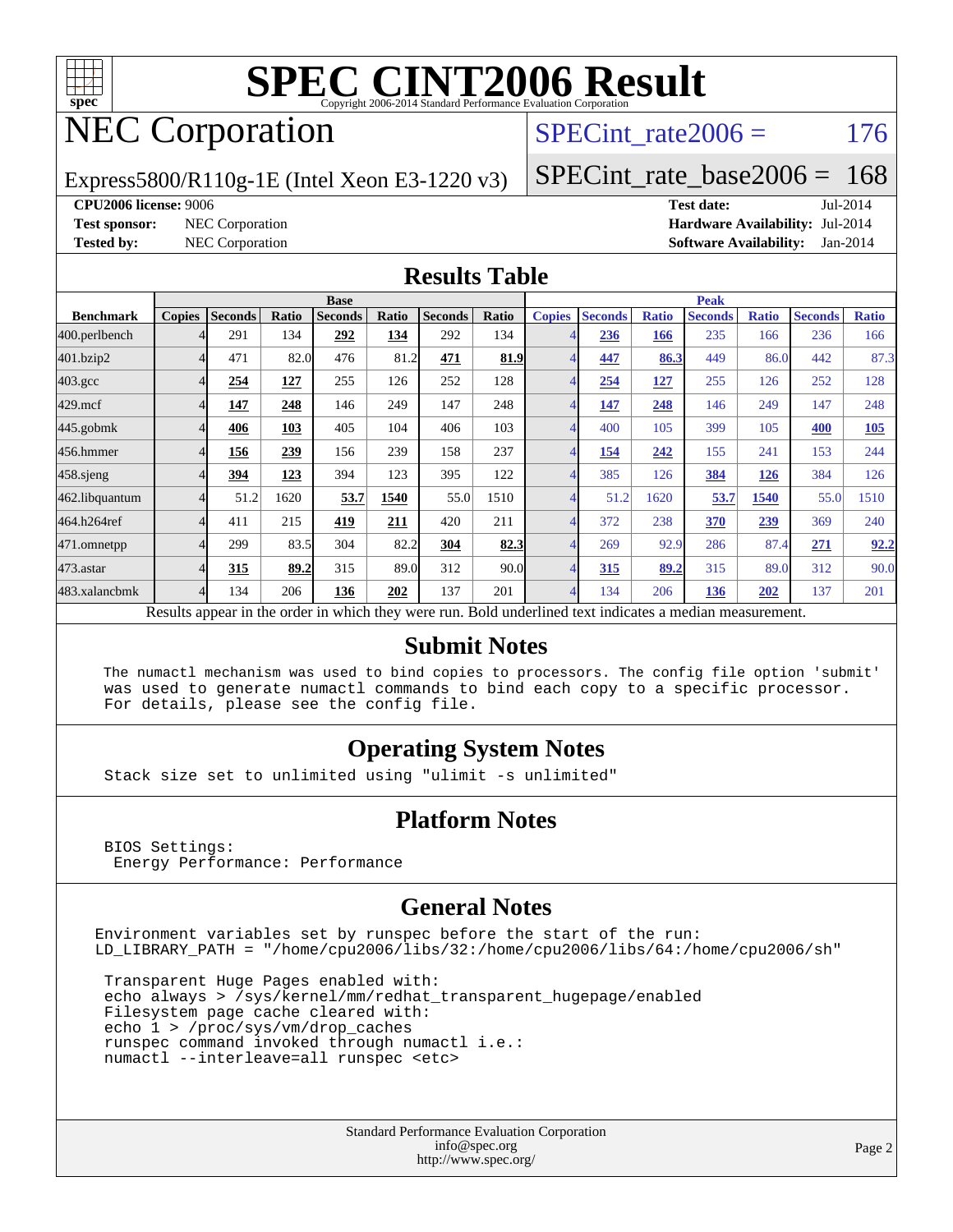

# **[SPEC CINT2006 Result](http://www.spec.org/auto/cpu2006/Docs/result-fields.html#SPECCINT2006Result)**

# NEC Corporation

SPECint rate $2006 = 176$ 

Express5800/R110g-1E (Intel Xeon E3-1220 v3)

#### **[CPU2006 license:](http://www.spec.org/auto/cpu2006/Docs/result-fields.html#CPU2006license)** 9006 **[Test date:](http://www.spec.org/auto/cpu2006/Docs/result-fields.html#Testdate)** Jul-2014

**[Test sponsor:](http://www.spec.org/auto/cpu2006/Docs/result-fields.html#Testsponsor)** NEC Corporation **[Hardware Availability:](http://www.spec.org/auto/cpu2006/Docs/result-fields.html#HardwareAvailability)** Jul-2014

[SPECint\\_rate\\_base2006 =](http://www.spec.org/auto/cpu2006/Docs/result-fields.html#SPECintratebase2006) 168

**[Tested by:](http://www.spec.org/auto/cpu2006/Docs/result-fields.html#Testedby)** NEC Corporation **[Software Availability:](http://www.spec.org/auto/cpu2006/Docs/result-fields.html#SoftwareAvailability)** Jan-2014

## **[Base Compiler Invocation](http://www.spec.org/auto/cpu2006/Docs/result-fields.html#BaseCompilerInvocation)**

[C benchmarks](http://www.spec.org/auto/cpu2006/Docs/result-fields.html#Cbenchmarks): [icc -m32](http://www.spec.org/cpu2006/results/res2014q3/cpu2006-20140805-30757.flags.html#user_CCbase_intel_icc_5ff4a39e364c98233615fdd38438c6f2)

[C++ benchmarks:](http://www.spec.org/auto/cpu2006/Docs/result-fields.html#CXXbenchmarks) [icpc -m32](http://www.spec.org/cpu2006/results/res2014q3/cpu2006-20140805-30757.flags.html#user_CXXbase_intel_icpc_4e5a5ef1a53fd332b3c49e69c3330699)

### **[Base Portability Flags](http://www.spec.org/auto/cpu2006/Docs/result-fields.html#BasePortabilityFlags)**

 400.perlbench: [-DSPEC\\_CPU\\_LINUX\\_IA32](http://www.spec.org/cpu2006/results/res2014q3/cpu2006-20140805-30757.flags.html#b400.perlbench_baseCPORTABILITY_DSPEC_CPU_LINUX_IA32) 462.libquantum: [-DSPEC\\_CPU\\_LINUX](http://www.spec.org/cpu2006/results/res2014q3/cpu2006-20140805-30757.flags.html#b462.libquantum_baseCPORTABILITY_DSPEC_CPU_LINUX) 483.xalancbmk: [-DSPEC\\_CPU\\_LINUX](http://www.spec.org/cpu2006/results/res2014q3/cpu2006-20140805-30757.flags.html#b483.xalancbmk_baseCXXPORTABILITY_DSPEC_CPU_LINUX)

## **[Base Optimization Flags](http://www.spec.org/auto/cpu2006/Docs/result-fields.html#BaseOptimizationFlags)**

[C benchmarks](http://www.spec.org/auto/cpu2006/Docs/result-fields.html#Cbenchmarks):

[-xCORE-AVX2](http://www.spec.org/cpu2006/results/res2014q3/cpu2006-20140805-30757.flags.html#user_CCbase_f-xAVX2_5f5fc0cbe2c9f62c816d3e45806c70d7) [-ipo](http://www.spec.org/cpu2006/results/res2014q3/cpu2006-20140805-30757.flags.html#user_CCbase_f-ipo) [-O3](http://www.spec.org/cpu2006/results/res2014q3/cpu2006-20140805-30757.flags.html#user_CCbase_f-O3) [-no-prec-div](http://www.spec.org/cpu2006/results/res2014q3/cpu2006-20140805-30757.flags.html#user_CCbase_f-no-prec-div) [-opt-prefetch](http://www.spec.org/cpu2006/results/res2014q3/cpu2006-20140805-30757.flags.html#user_CCbase_f-opt-prefetch) [-opt-mem-layout-trans=3](http://www.spec.org/cpu2006/results/res2014q3/cpu2006-20140805-30757.flags.html#user_CCbase_f-opt-mem-layout-trans_a7b82ad4bd7abf52556d4961a2ae94d5)

[C++ benchmarks:](http://www.spec.org/auto/cpu2006/Docs/result-fields.html#CXXbenchmarks)

[-xCORE-AVX2](http://www.spec.org/cpu2006/results/res2014q3/cpu2006-20140805-30757.flags.html#user_CXXbase_f-xAVX2_5f5fc0cbe2c9f62c816d3e45806c70d7) [-ipo](http://www.spec.org/cpu2006/results/res2014q3/cpu2006-20140805-30757.flags.html#user_CXXbase_f-ipo) [-O3](http://www.spec.org/cpu2006/results/res2014q3/cpu2006-20140805-30757.flags.html#user_CXXbase_f-O3) [-no-prec-div](http://www.spec.org/cpu2006/results/res2014q3/cpu2006-20140805-30757.flags.html#user_CXXbase_f-no-prec-div) [-opt-prefetch](http://www.spec.org/cpu2006/results/res2014q3/cpu2006-20140805-30757.flags.html#user_CXXbase_f-opt-prefetch) [-opt-mem-layout-trans=3](http://www.spec.org/cpu2006/results/res2014q3/cpu2006-20140805-30757.flags.html#user_CXXbase_f-opt-mem-layout-trans_a7b82ad4bd7abf52556d4961a2ae94d5) [-Wl,-z,muldefs](http://www.spec.org/cpu2006/results/res2014q3/cpu2006-20140805-30757.flags.html#user_CXXbase_link_force_multiple1_74079c344b956b9658436fd1b6dd3a8a) [-L/sh -lsmartheap](http://www.spec.org/cpu2006/results/res2014q3/cpu2006-20140805-30757.flags.html#user_CXXbase_SmartHeap_32f6c82aa1ed9c52345d30cf6e4a0499)

### **[Base Other Flags](http://www.spec.org/auto/cpu2006/Docs/result-fields.html#BaseOtherFlags)**

[C benchmarks](http://www.spec.org/auto/cpu2006/Docs/result-fields.html#Cbenchmarks):

403.gcc: [-Dalloca=\\_alloca](http://www.spec.org/cpu2006/results/res2014q3/cpu2006-20140805-30757.flags.html#b403.gcc_baseEXTRA_CFLAGS_Dalloca_be3056838c12de2578596ca5467af7f3)

## **[Peak Compiler Invocation](http://www.spec.org/auto/cpu2006/Docs/result-fields.html#PeakCompilerInvocation)**

[C benchmarks \(except as noted below\)](http://www.spec.org/auto/cpu2006/Docs/result-fields.html#Cbenchmarksexceptasnotedbelow): [icc -m32](http://www.spec.org/cpu2006/results/res2014q3/cpu2006-20140805-30757.flags.html#user_CCpeak_intel_icc_5ff4a39e364c98233615fdd38438c6f2)

400.perlbench: [icc -m64](http://www.spec.org/cpu2006/results/res2014q3/cpu2006-20140805-30757.flags.html#user_peakCCLD400_perlbench_intel_icc_64bit_bda6cc9af1fdbb0edc3795bac97ada53)

401.bzip2: [icc -m64](http://www.spec.org/cpu2006/results/res2014q3/cpu2006-20140805-30757.flags.html#user_peakCCLD401_bzip2_intel_icc_64bit_bda6cc9af1fdbb0edc3795bac97ada53)

456.hmmer: [icc -m64](http://www.spec.org/cpu2006/results/res2014q3/cpu2006-20140805-30757.flags.html#user_peakCCLD456_hmmer_intel_icc_64bit_bda6cc9af1fdbb0edc3795bac97ada53)

458.sjeng: [icc -m64](http://www.spec.org/cpu2006/results/res2014q3/cpu2006-20140805-30757.flags.html#user_peakCCLD458_sjeng_intel_icc_64bit_bda6cc9af1fdbb0edc3795bac97ada53)

Continued on next page

Standard Performance Evaluation Corporation [info@spec.org](mailto:info@spec.org) <http://www.spec.org/>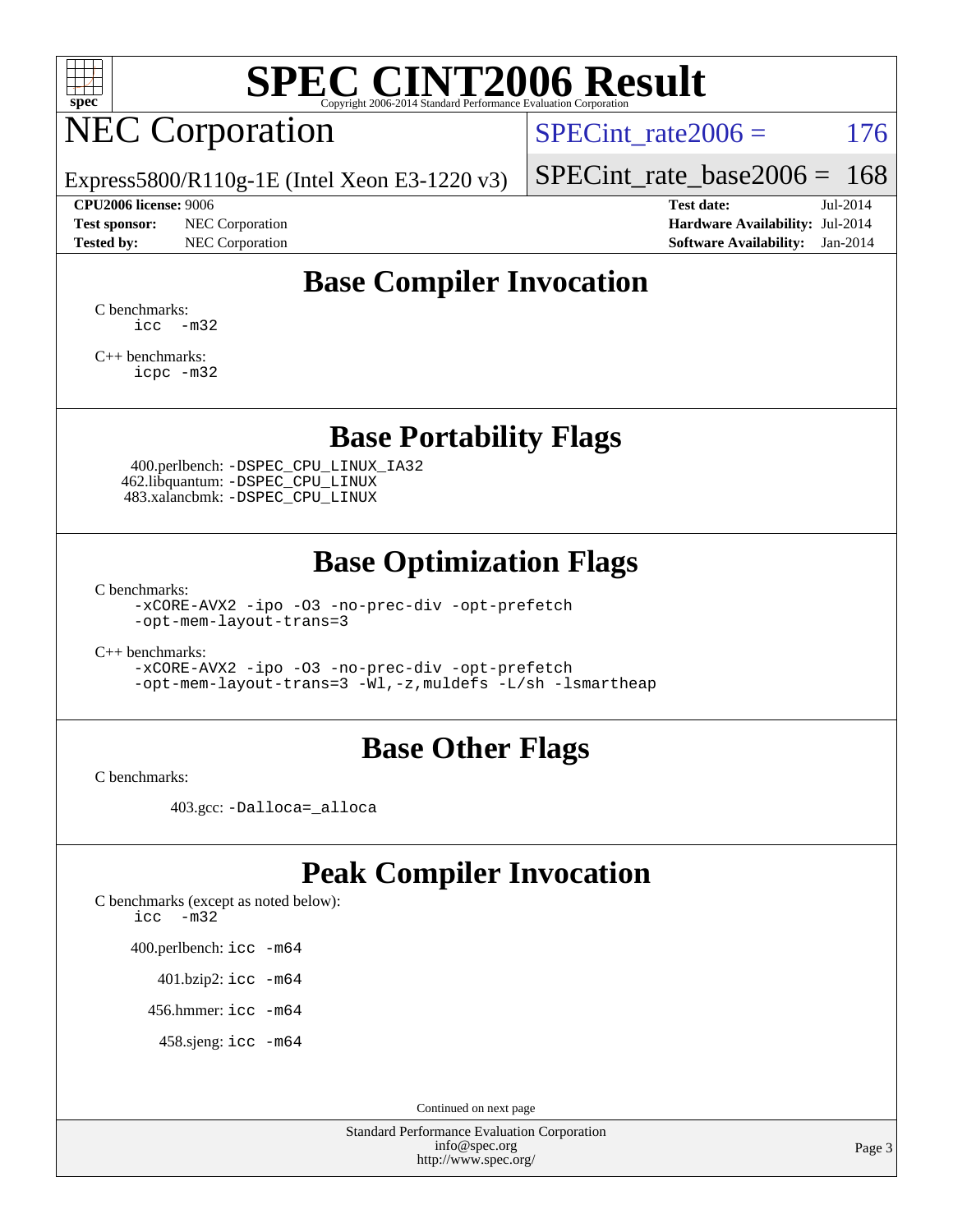